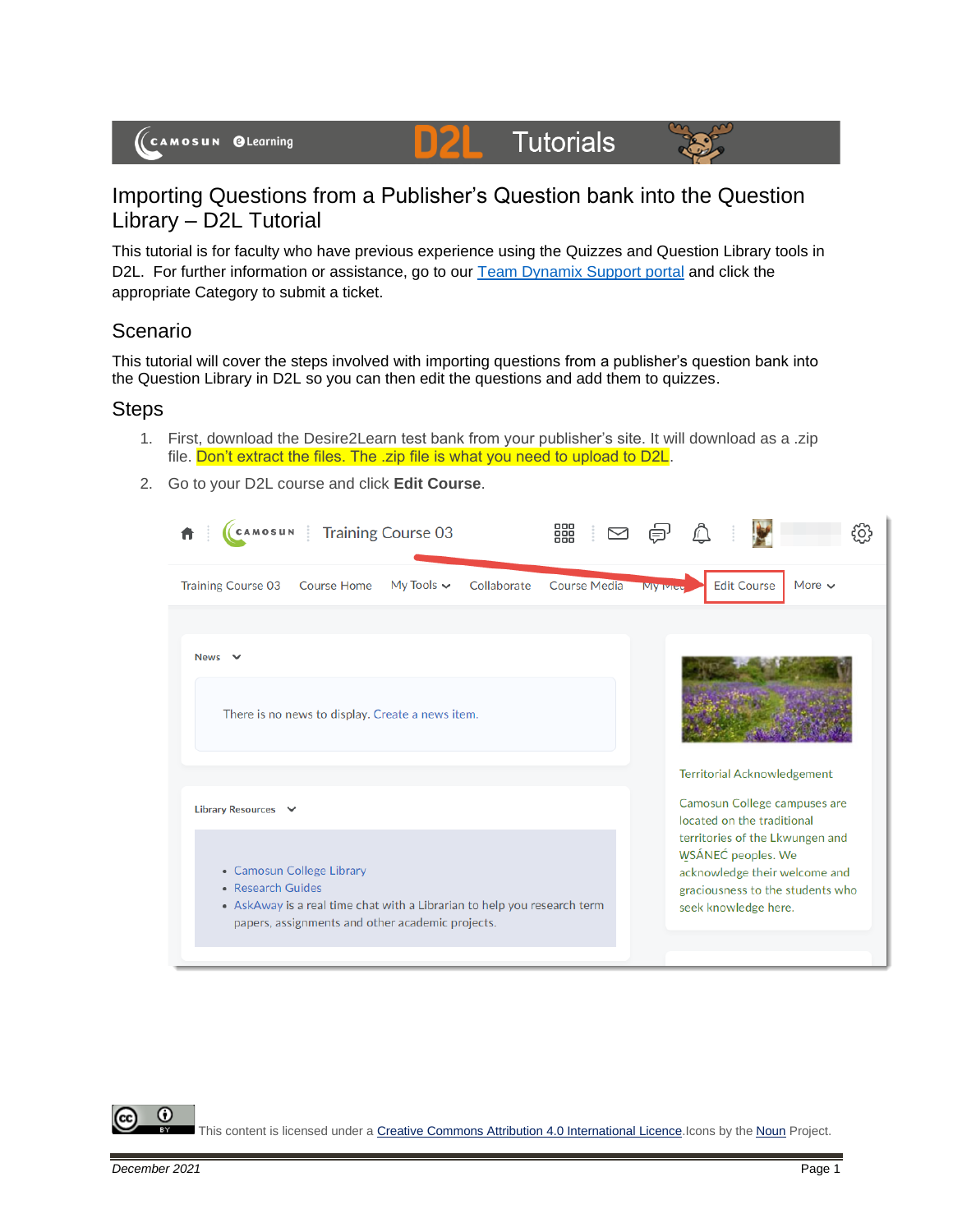3. Click **Import/Export/Copy Components.**

| Training Course 03 Course Home                                    | My Tools $\sim$<br>Collaborate  | Course Media<br>My Media<br><b>Edit Course</b><br>More $\sim$ |  |  |  |  |
|-------------------------------------------------------------------|---------------------------------|---------------------------------------------------------------|--|--|--|--|
| <b>Course Administration</b>                                      |                                 |                                                               |  |  |  |  |
| <b>Category</b><br>Name<br>Site Setup                             |                                 |                                                               |  |  |  |  |
| Course Offering Information<br><b>■ Widgets</b><br>Site Resources | 合 Homepages                     | <b>2</b> Navigation & Themes                                  |  |  |  |  |
| <b>图 Book Management</b>                                          | Calendar                        | <b>III</b> Content                                            |  |  |  |  |
| <b>Course Builder</b>                                             | ternal Learning Tools<br>г4т    | <b>Frequently Asked Questions</b><br>R.                       |  |  |  |  |
| <b>III</b> Glossary                                               | <b>‡</b> Import / Export / Copy | <b>BED</b> Links                                              |  |  |  |  |
|                                                                   | Components                      | <b>路</b> Manage Dates                                         |  |  |  |  |
| <b>Manage Files</b><br>Ħ                                          |                                 |                                                               |  |  |  |  |
| Learner Management                                                |                                 |                                                               |  |  |  |  |
| <b>Attendance</b>                                                 | <b>E</b> Class Progress         | $E$ Classlist                                                 |  |  |  |  |
| ₩<br>Groups                                                       |                                 |                                                               |  |  |  |  |

4. Select **Import Components**, then click **Start**.



This content is licensed under [a Creative Commons Attribution 4.0 International Licence.I](https://creativecommons.org/licenses/by/4.0/)cons by the [Noun](https://creativecommons.org/website-icons/) Project.

 $\odot$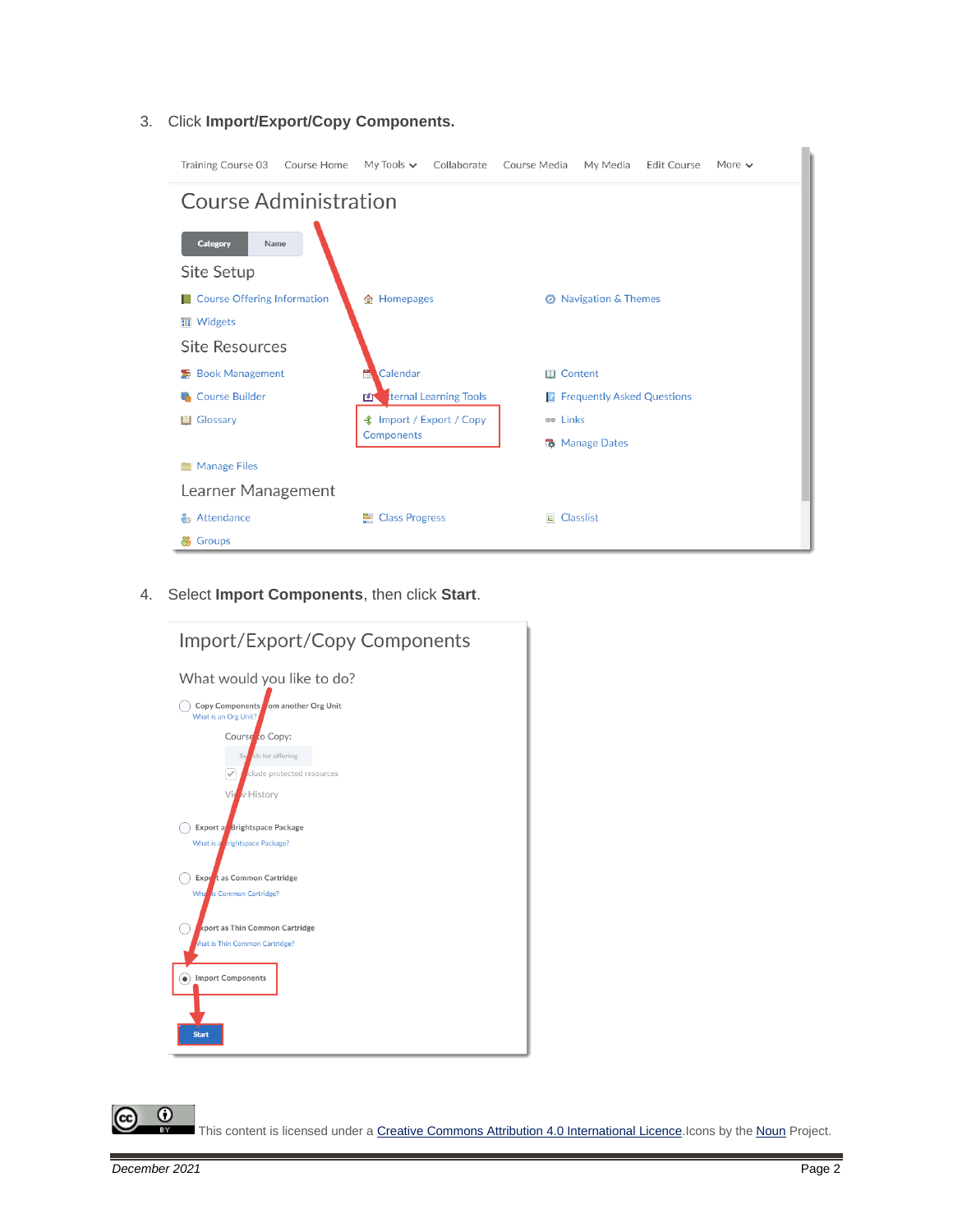5. In the **Import Course Package** box, click **Upload**.

|                                         | Dra and drop your course package here or use the "Upload" button to               |  |
|-----------------------------------------|-----------------------------------------------------------------------------------|--|
|                                         | brow se to your file. The file should be a .zip or another archive format. To add |  |
|                                         | indivitial content (.doc, .ppt, .jpg, etc.), add a module in Content and place    |  |
| your fib there.                         |                                                                                   |  |
| <b>Cp</b> Upload                        |                                                                                   |  |
|                                         |                                                                                   |  |
|                                         | You can upload files up to a maximum of 1 GB.                                     |  |
|                                         |                                                                                   |  |
|                                         |                                                                                   |  |
| What is a course package? $\rightarrow$ |                                                                                   |  |
|                                         |                                                                                   |  |
| What is supported? $\rightarrow$        |                                                                                   |  |
|                                         | Can I import only parts of my course? $\rightarrow$                               |  |
|                                         |                                                                                   |  |
|                                         |                                                                                   |  |
|                                         |                                                                                   |  |

6. Find and select the publisher's file on your device, and click **Open**.

| $\Box$ > This PC > Desktop >                                             | Search Desktop<br>Q<br>Ō<br>$\checkmark$        |
|--------------------------------------------------------------------------|-------------------------------------------------|
| Organize $\blacktriangleright$<br>New folder                             | 旧 ▼<br>2<br>$\Box$                              |
| $*$ ^<br>Desktop                                                         | Date modified<br>Type                           |
|                                                                          | <b>PNG File</b><br>2020-03-17 10:07             |
|                                                                          | 2020-08-11 4:06 PM<br>Adobe Acrobat D           |
|                                                                          | 2020-08-13 2:43 PM<br>Compressed (zipp          |
|                                                                          | 2020-06-19 2:44 PM<br>Microsoft Excel W         |
| :Isx                                                                     | 2020-11-09 3:31 PM<br>Microsoft Excel W         |
|                                                                          | 2020-05-20 10:56<br>Adobe Acrobat D             |
|                                                                          | 2020-09-18 2:17 PM<br>Microsoft Word D          |
|                                                                          | 2020-09-18 8:52 AM<br>Shortcut                  |
|                                                                          | 2020-11-06 8:59 AM<br>Adobe Acrobat D           |
|                                                                          | 2020-05-20 2:04 PM<br>Adobe Acrobat D           |
|                                                                          | 2020-11-12 10:23<br>Adobe Acrobat D             |
| <b>OneDrive - Person</b>                                                 | 2020-11-10 2:21 PM<br>JPG File                  |
|                                                                          | 2020-11-17 4:14 PM<br>Adobe Acrobat D           |
| This PC<br>Testbank 2.zip                                                | 2020-12-15 9:53 AM<br>Compressed (zipp          |
| 3D Objects<br><b>El This.jpg</b>                                         | 2020-12-04 4:04 PM<br><b>JPG File</b>           |
| $\Box$ Desktop                                                           | 2020-08-12 1:58 PM<br>Adobe Acrobat D           |
| 曽<br>Documents                                                           | 2020-11-18 3:53 PM<br>Shortcut                  |
| $\vee$ <<br><b>L</b> Downloads                                           | $\rightarrow$                                   |
| File name: Testbank_2.zip                                                | All Files (*.*)<br>$\checkmark$<br>$\checkmark$ |
|                                                                          | Cancel<br>Open                                  |
| Can I import only parts of my course? $\rightarrow$<br>What is a Brights |                                                 |

This content is licensed under [a Creative Commons Attribution 4.0 International Licence.I](https://creativecommons.org/licenses/by/4.0/)cons by the [Noun](https://creativecommons.org/website-icons/) Project.

 $\overline{0}$ 

(cc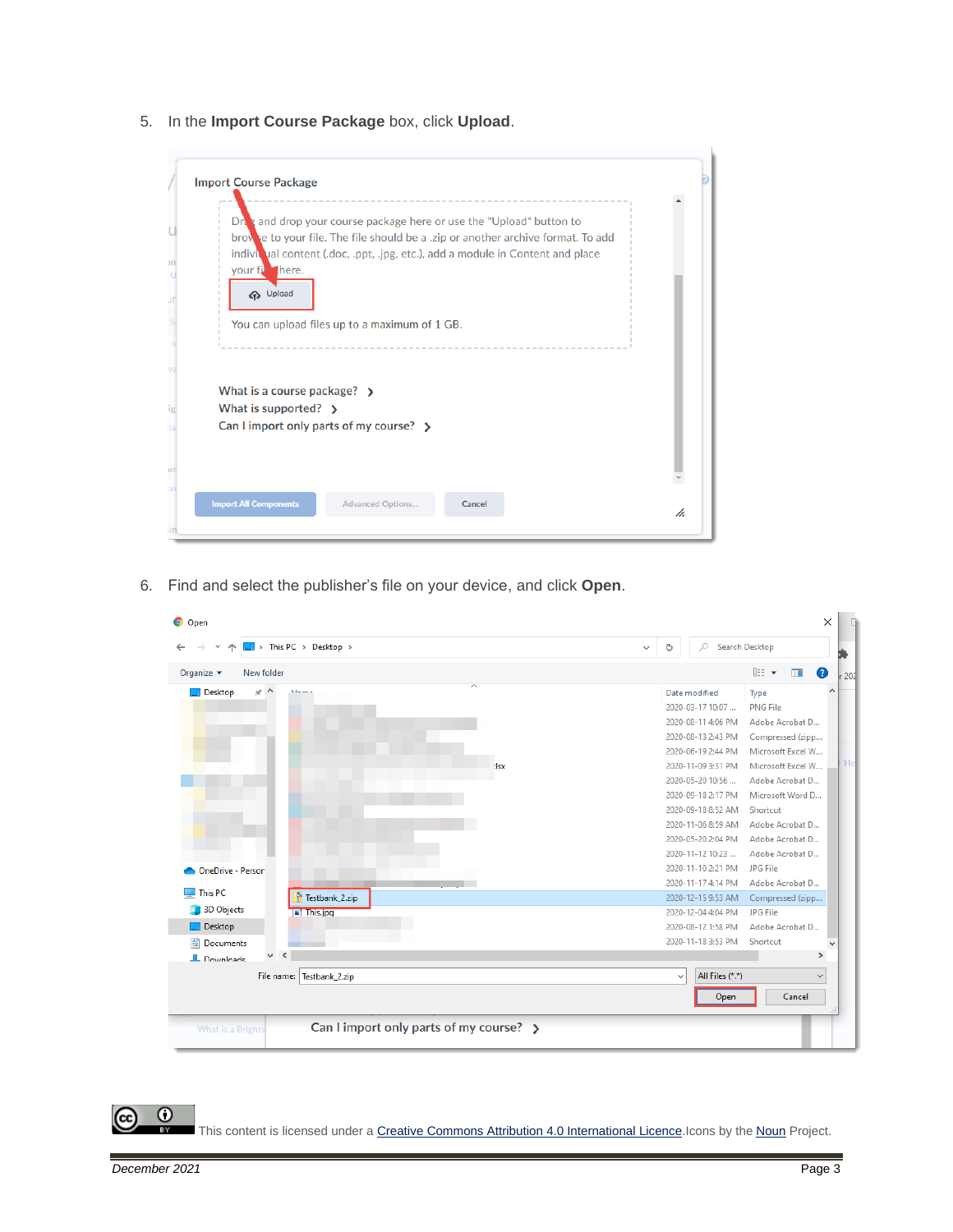7. Your file will be listed in the Import Course Package box. Click **Import All Components** to start the import.

| <b>Import Course Package</b>                                                                        |
|-----------------------------------------------------------------------------------------------------|
| <b>Select File</b>                                                                                  |
| You re about to import a course from a file.                                                        |
| You can upload files up to a maximum of 1 GB.<br>$\blacksquare$ Testbank_2.zip (890.31 KB) $\times$ |
| What is $\frac{1}{4}$ course package? $\rightarrow$<br>What is upported? $\rightarrow$              |
| Can I in port only parts of my course? $\rightarrow$                                                |
| <b>Import All Components</b><br><b>Advanced Options</b><br>Cancel<br>h.                             |

8. The test bank file will be imported.



 $\overline{0}$ (cc This content is licensed under [a Creative Commons Attribution 4.0 International Licence.I](https://creativecommons.org/licenses/by/4.0/)cons by the [Noun](https://creativecommons.org/website-icons/) Project.